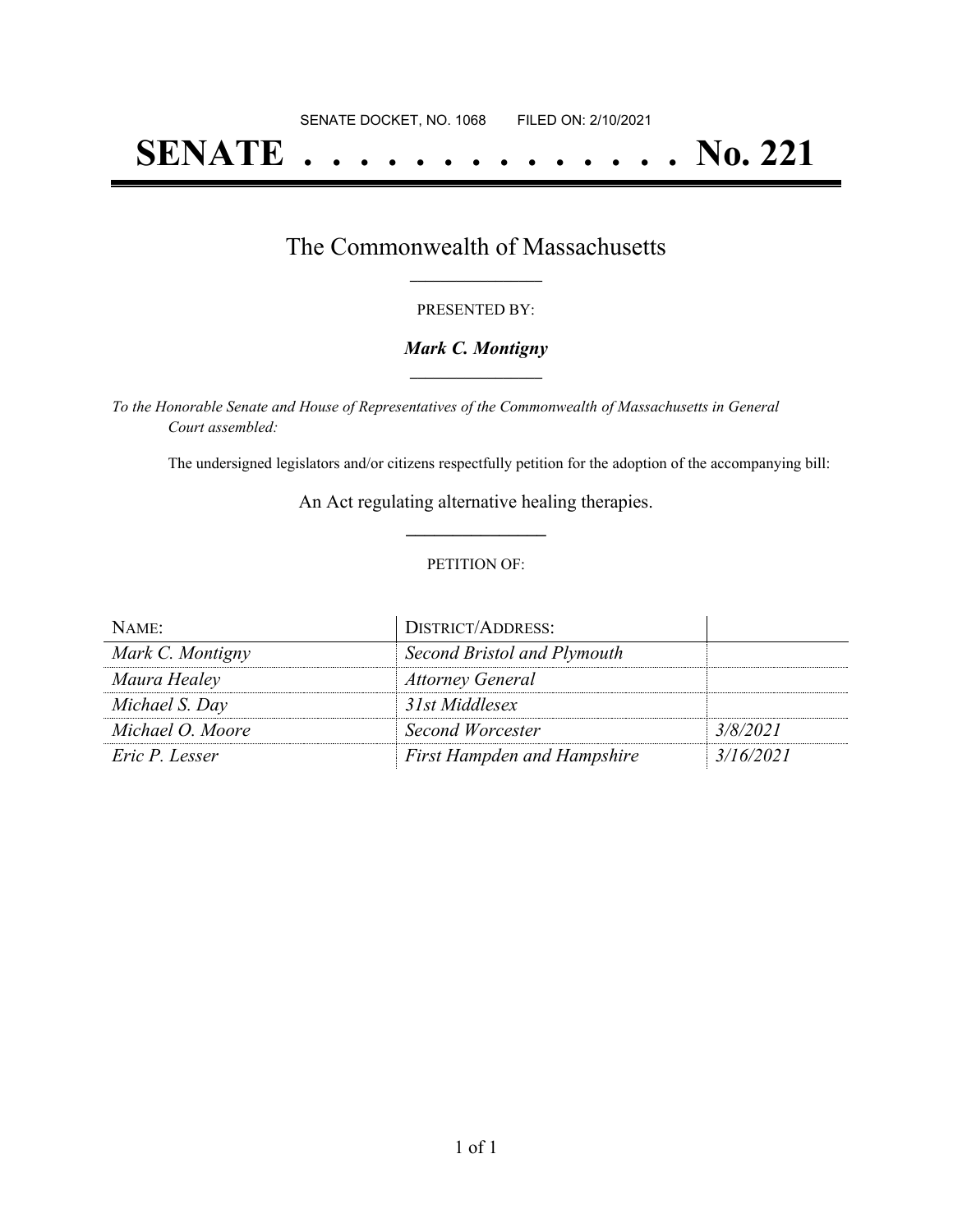## SENATE DOCKET, NO. 1068 FILED ON: 2/10/2021 **SENATE . . . . . . . . . . . . . . No. 221**

By Mr. Montigny, a petition (accompanied by bill, Senate, No. 221) of Mark C. Montigny, Maura Healey, Michael S. Day, Michael O. Moore and others for legislation to regulate bodyworks. Consumer Protection and Professional Licensure.

### [SIMILAR MATTER FILED IN PREVIOUS SESSION SEE SENATE, NO. *168* OF 2019-2020.]

## The Commonwealth of Massachusetts

**In the One Hundred and Ninety-Second General Court (2021-2022) \_\_\_\_\_\_\_\_\_\_\_\_\_\_\_**

**\_\_\_\_\_\_\_\_\_\_\_\_\_\_\_**

An Act regulating alternative healing therapies.

Be it enacted by the Senate and House of Representatives in General Court assembled, and by the authority *of the same, as follows:*

1 SECTION 1. Section 98 of chapter 13 of the General Laws, as appearing in the 2020

2 Official Edition, is hereby amended by striking out subsection (a) and inserting in place thereof

3 the following subsection:-

 (a) There shall be within the division of professional licensure a board of registration of massage therapy and alternative healing therapies. The board shall consist of 7 members who shall be appointed by the governor for terms of 3 years, 3 of whom shall be licensed massage therapists who have been actively engaged in the practice of massage therapy in the commonwealth for not less than 5 years immediately before their appointments, 2 of whom shall be a licensed alternative healing therapist represented within the advisory council established pursuant to section 99 and who has been actively engaged in the practice of an alternative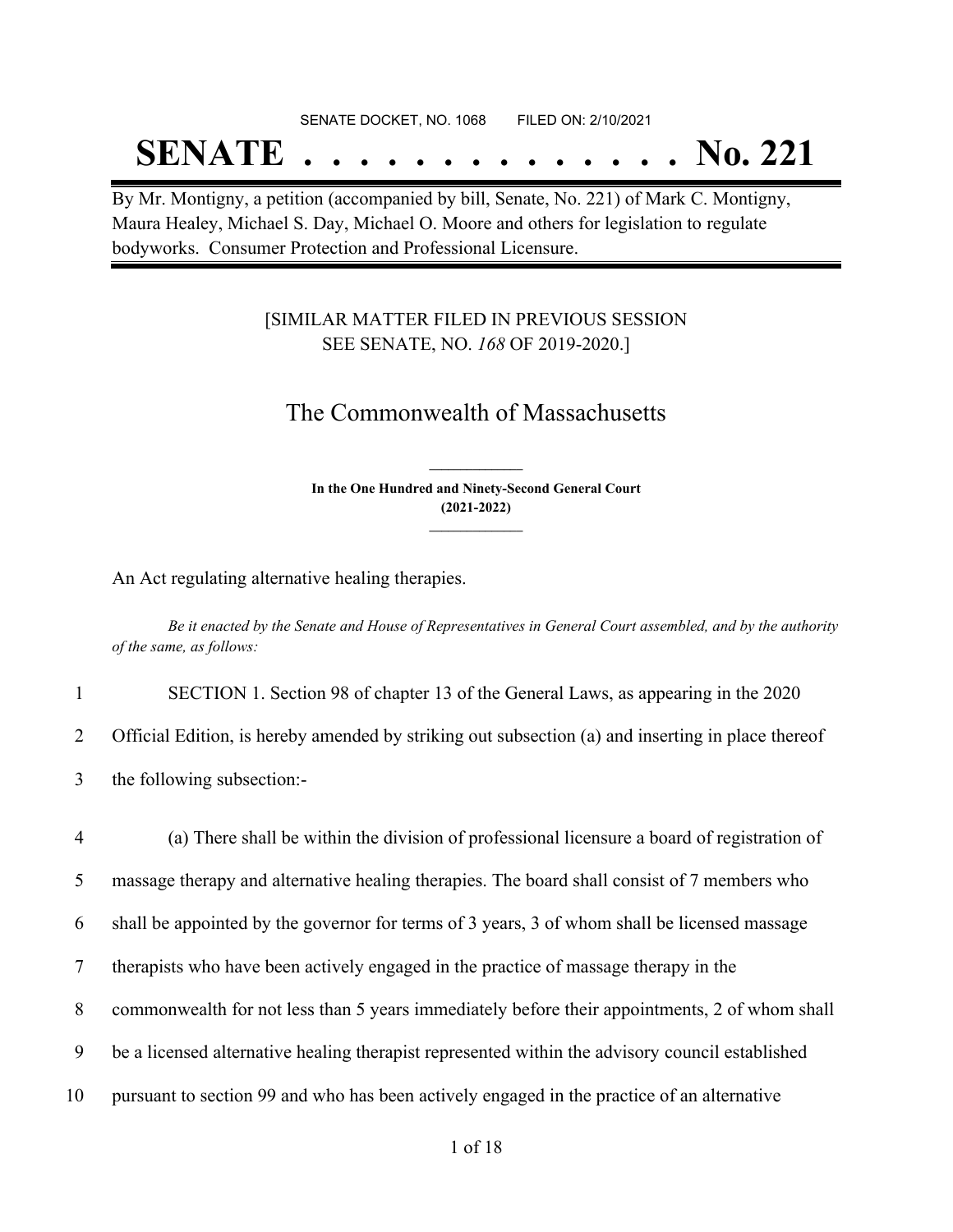healing therapy in the commonwealth for not less than 5 years immediately before their appointments; 1 of whom shall be a law enforcement representative whose area of focus is human trafficking and 1 of whom shall be a consumer who is familiar with the massage therapy or alternative healing therapy fields. The members shall be residents of the commonwealth and shall be subject to chapter 268A.

 SECTION 2. Said chapter 13 is hereby further amended by striking out section 99, as so appearing, and inserting in place thereof the following section:-

 Section 99. (a) The board shall: (i) administer and enforce sections 227 to 235, inclusive, of chapter 112; (ii) adopt rules and regulations governing the licensure of massage therapists, the practice of massage therapy, and the approval and operation of massage schools and to promote public health, welfare and safety; (iii) adopt rules and regulations, in consultation with the advisory council set forth in this section, governing the licensure of alternative healing therapists, the various and distinct practices of alternative healing therapies, and the approval and operation of alternative therapy training and certification programs; (iv) establish standards of professional and ethical conduct for massage therapy; (v) establish standards of professional and ethical conduct for alternative healing therapies that reflecting national, state, or other recognized professional organization or certification standards of each discipline; (vi) establish standards for continuing education reflecting acceptable national, state, or other recognized professional organization or certification standards of each discipline; and (vi) investigate complaints, conduct inspections, review billing and treatment records and set and administer penalties as defined in sections 61 to 65E, inclusive, and sections 232 to 235, inclusive, of said chapter 112 for fraudulent, deceptive or professionally incompetent and unsafe practices and for violations of rules and regulations promulgated by the board.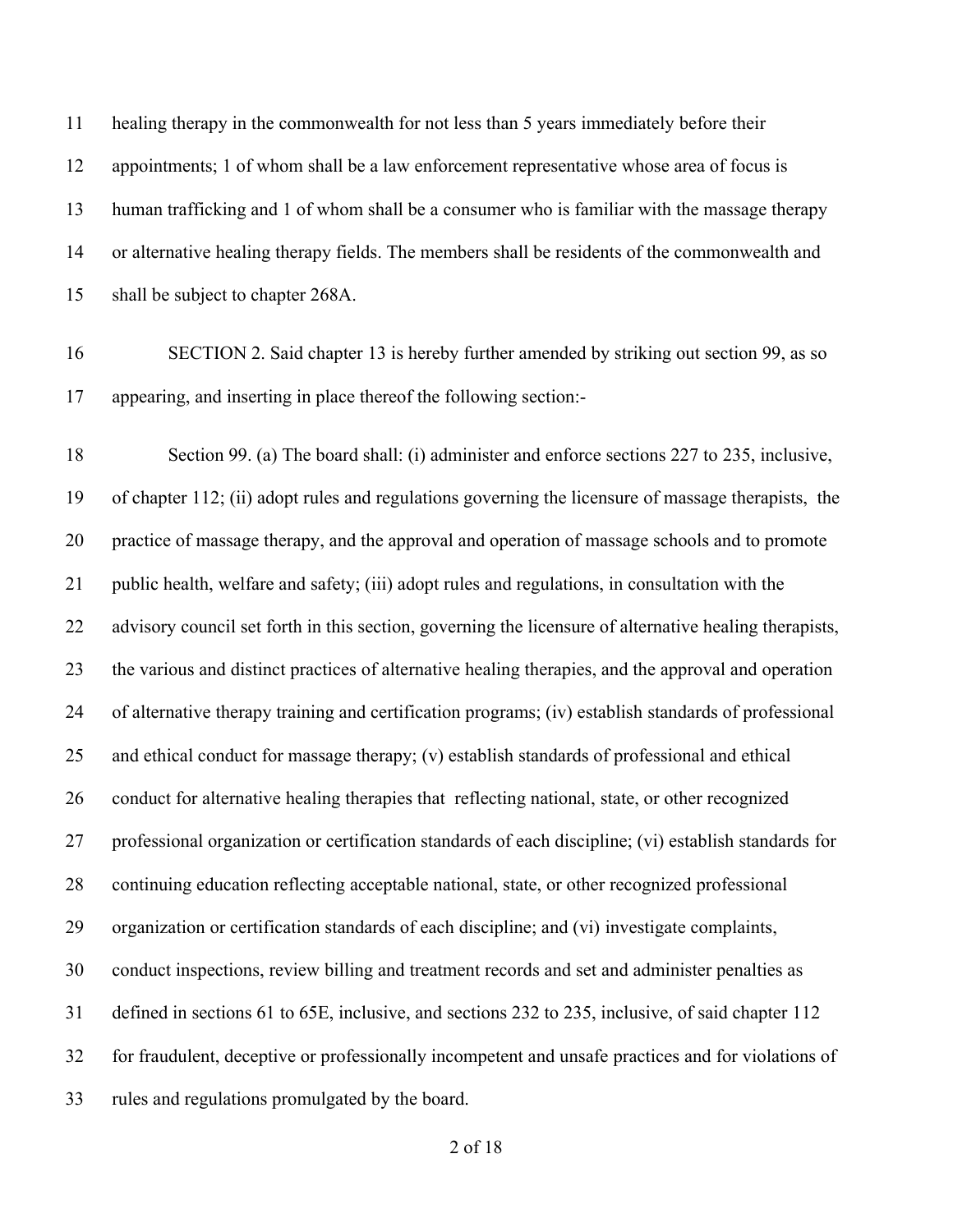(b) The board shall make available to the public a list of licensed massage therapists and alternative healing therapists, as well as a list of each licensed facility under its jurisdiction.

 (c) The board shall adopt rules and regulations to define and differentiate among varying scopes of practice within alternative healing therapies, as defined by section 227 of chapter 112, unless otherwise defined by section 227 of chapter 112; provided, that the board shall adopt appropriate licensure restrictions to ensure that an alternative healing therapist operates within the authorized scope of practice for which the alternative healing therapist has demonstrated satisfactory competency to the board; provided further, that the board shall consult with the advisory council set forth in this section to ensure appropriate standards and scopes of practice for alternative healing therapies identified by said council..

 (d) To inform the standards set forth above, there shall be a Massachusetts alternative healing therapies advisory council to study and make recommendations to the board on the regulation of alternative healing therapies. The council shall consist of licensed alternative healing therapists, as defined in section 227 of chapter 112, who have been actively engaged in the practice of their respective disciplines for not less than 3 years immediately before their memberships. The commissioner shall appoint one licensed practitioner of each discipline that expresses an interest to the commissioner in participating on the council which may include but not be limited to Asian bodywork therapy, reflexology, structural integration, the Feldenkrais Method; the Trager Approach; Ayurvedic Therapies; Polarity or Polarity Therapy; Qi Gong; Body/Mind Centering; and Reiki, levels II and above.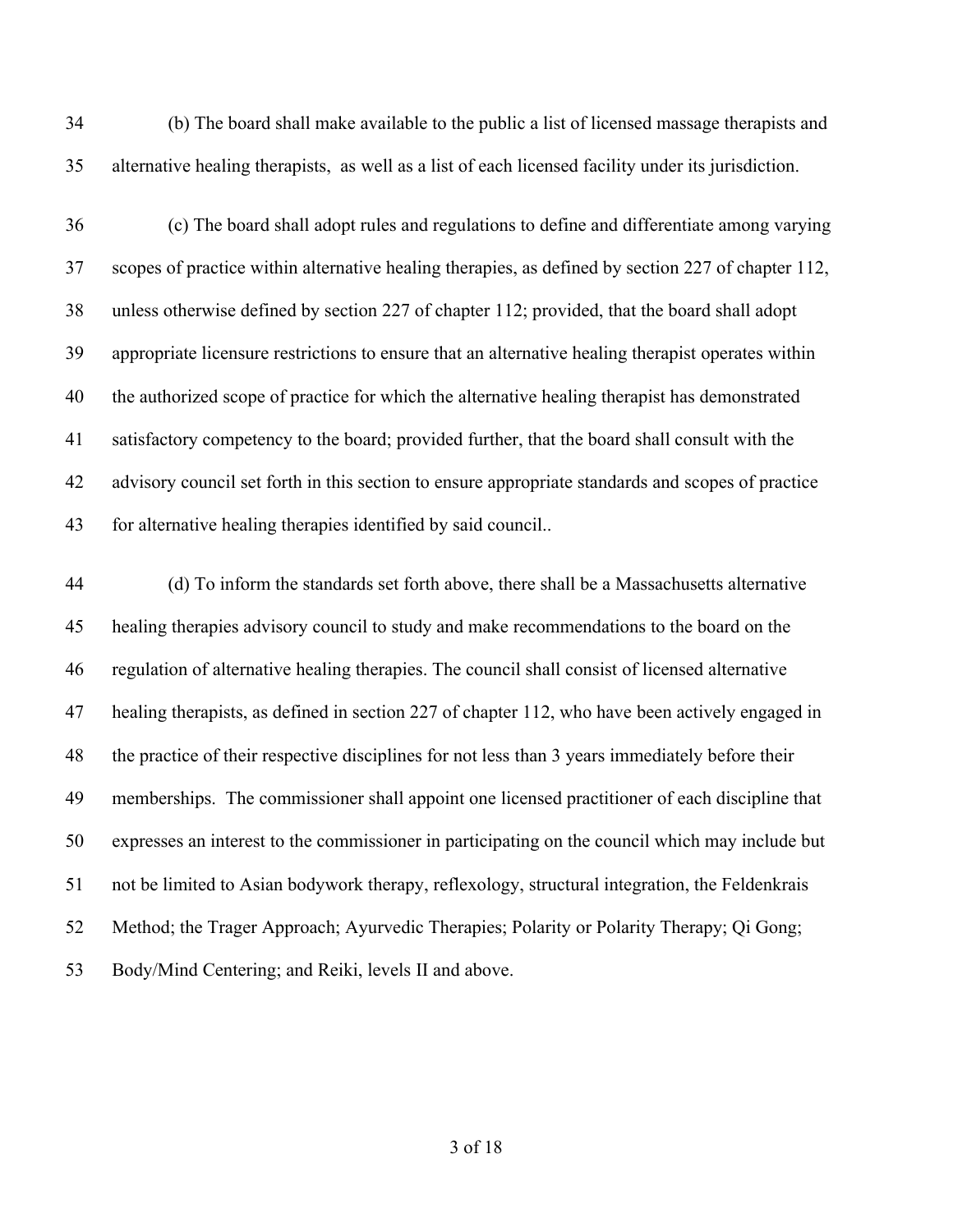The commissioner shall, from time to time, designate one of the members as chair of the council. The chair shall serve for no more than 1 year and the position shall rotate among practitioners of each discipline.

 Members shall serve on the council for terms of 3 years. Members whose appointments have expired may continue to serve until a replacement is appointed. Members of the council shall not be state employees under chapter 268A by virtue of their service on the council and shall serve without compensation.

 (e) The council shall: (i) inform the board on the scope of practice of each discipline and current standards adopted by each discipline's respective national, state or otherwise recognized professional organization or certification process; (ii) advise on the preparation of regulations under this chapter; (iii) consider all matters submitted to it by the board; (iv) on its own initiative, recommend to the board guidelines, rules and regulations and any changes to guidelines, rules and regulations that the council considers important or necessary for the board's review and consideration; and (v) advise and make recommendations to the board regarding new and emerging alternative healing therapies that may fall under the scope of the boards' authority.

 SECTION 3. Section 227 of chapter 112 of the General Laws, as so appearing, is hereby amended by inserting after the word "therapy", in line 4, the following words:- and alternative healing therapies.

 SECTION 4. Said section 227 of said chapter 112, as so appearing, is hereby further amended by inserting before the definition of "Board", the following 2 definitions:-

 "Alternative healing therapist", a person licensed by the board who instructs or administers an alternative healing therapy or therapies for compensation.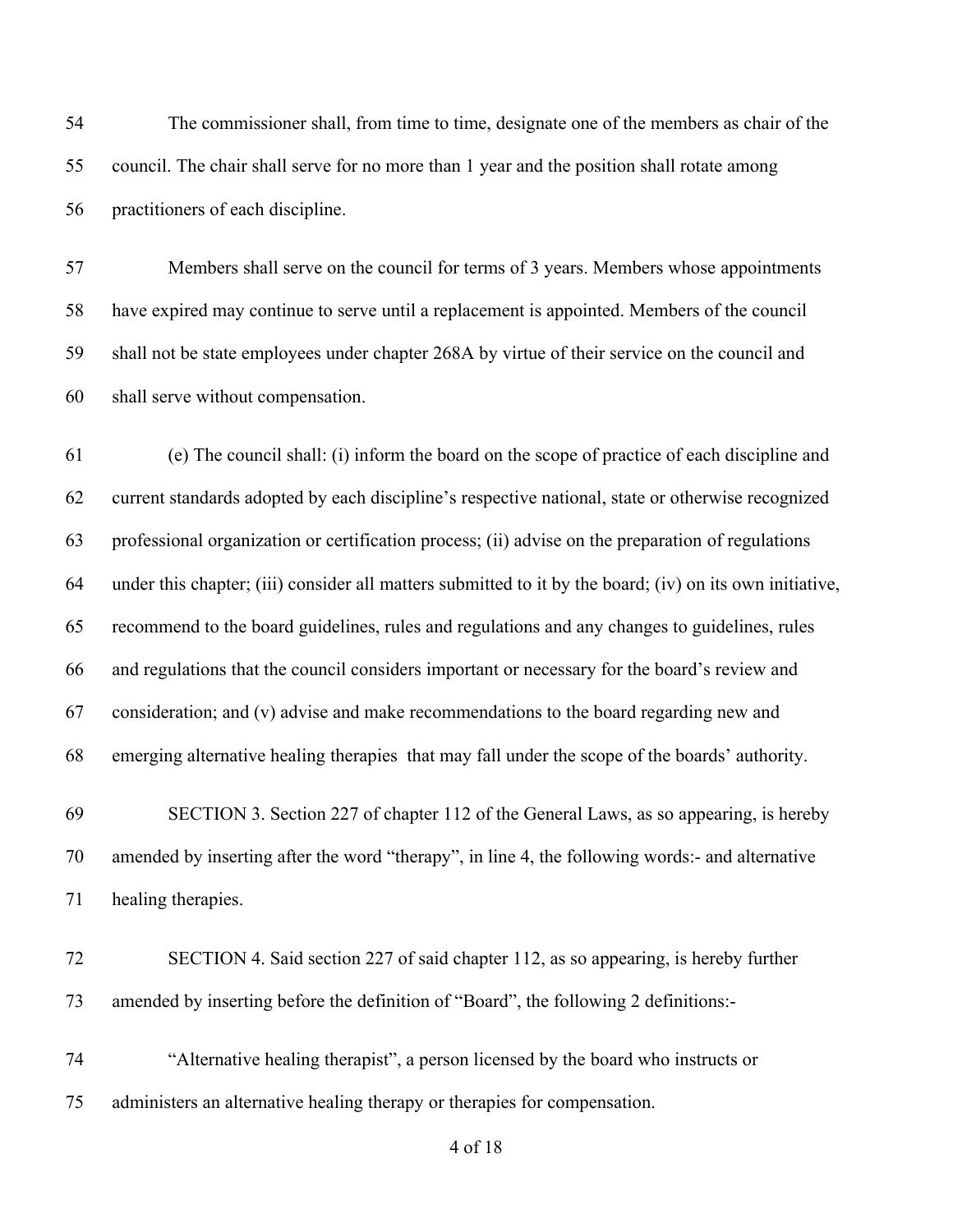"Alternative healing therapy" or "alternative healing therapies", a series of separate and distinct complementary health practices that include Asian bodywork therapy, bodywork, reflexology, structural integration or Rolfing, and energy and somatic healing practices as identified by the advisory council established pursuant to section 99 of chapter 13; provided further, that alternative healing therapy shall not include diagnoses, the prescribing of drugs or medicines, spinal or other joint manipulations or any services or procedures for which a license to practice medicine, acupuncture, chiropractic, massage therapy, naturopathy, occupational therapy, physical therapy or podiatry is required by law.

 "Asian bodywork therapy", "bodywork" or "bodywork therapy", the practice of a person who treats the human body/mind/spirit, including the electromagnetic or energetic field, which surrounds, infuses and brings that body to life, by pressure and/or manipulation. Asian Bodywork Therapy is based upon traditional Chinese medicine principles for assessing and evaluating the body's system of energy (Qi or Ki). Asian Bodywork Therapy uses traditional Asian techniques and treatment strategies primarily to affect and balance the energetic system for the promotion, maintenance and restoration of health. Asian Bodywork Therapy is one of the three professional branches of Chinese Medicine nationally recognized by the National Certification Commission for Acupuncture and Oriental Medicine (NCCAOM). ABT Qi assessment and treatment may include, but is not limited to: touching, stretching, pressing or holding meridians (channels of Qi) and/or acu-points, primarily with the hands. Appropriately trained practitioners may also use external application of medicinal plants, heat or cold; dietary and exercise suggestions; cupping; gua sha; moxibustion and other Asian-based techniques or practices; provided further, that "Asian bodywork therapy", "bodywork", or "bodywork therapy" shall not include diagnoses, the prescribing of drugs or medicines, spinal or other joint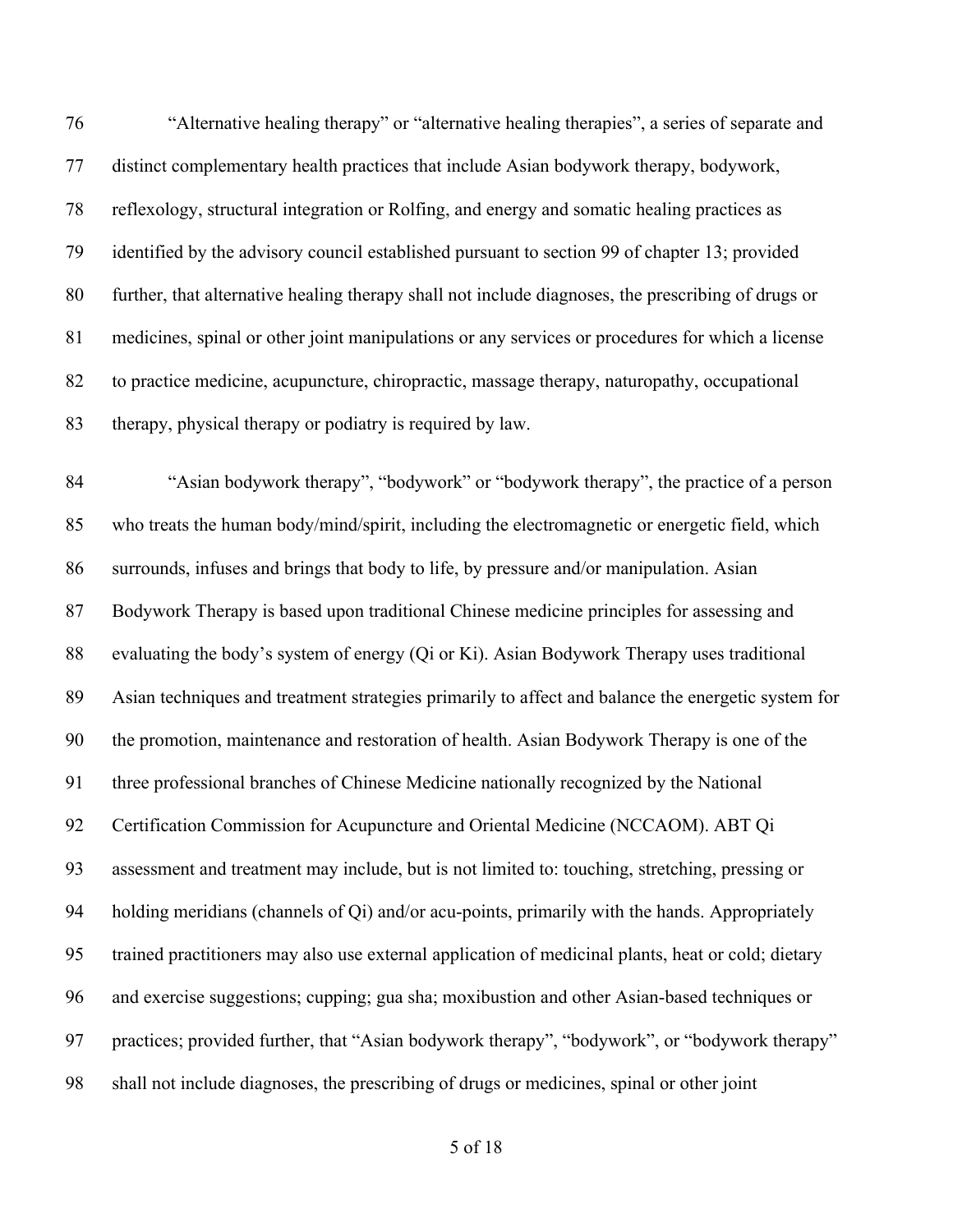| 99  | manipulations or any services or procedures for which a license to practice medicine,                |
|-----|------------------------------------------------------------------------------------------------------|
| 100 | acupuncture, chiropractic, massage therapy, naturopathy, occupational therapy, physical therapy      |
| 101 | or podiatry is required by law.                                                                      |
| 102 | "Energy and somatic healing practices", a series of separate and distinct alternative                |
| 103 | healing practices identified by the advisory council established pursuant to section 99 of chapter   |
| 104 | 13 and defined by the board under said section that may include but not be limited to the            |
| 105 | Feldenkrais Method; the Trager Approach; Ayurvedic Therapies; Polarity or Polarity Therapy;          |
| 106 | Qi Gong; Body/Mind Centering; and Reiki, levels II and above.                                        |
| 107 | SECTION 5. Said section 227 of said chapter 112, as so appearing, is hereby further                  |
| 108 | amended by striking out the definitions of "Licensed massage school" and "Licensed massage           |
| 109 | therapy salon" and inserting in place thereof the following 2 definitions:-                          |
| 110 | "Licensed massage school" or "licensed alternative healing therapy program", a facility              |
| 111 | or program that is licensed by the office of private occupational school education pursuant to       |
| 112 | section 263 or any other state or federal agency or department after meeting minimum standards       |
| 113 | for training, facilities, instructors and curriculum as determined by the board in accordance with   |
| 114 | sections 228 to 235, inclusive.                                                                      |
| 115 | "Licensed massage therapy facility" or "licensed alternative healing therapy facility", a            |
| 116 | place, office, clinic or establishment licensed by the board to offer massage or alternative healing |
| 117 | therapy services.                                                                                    |
| 118 | SECTION 6. Said section 227 of said chapter 112, as so appearing, is hereby further                  |
| 119 | amended by inserting after the definition of "Massage therapist", the following 2 definitions:-      |
|     |                                                                                                      |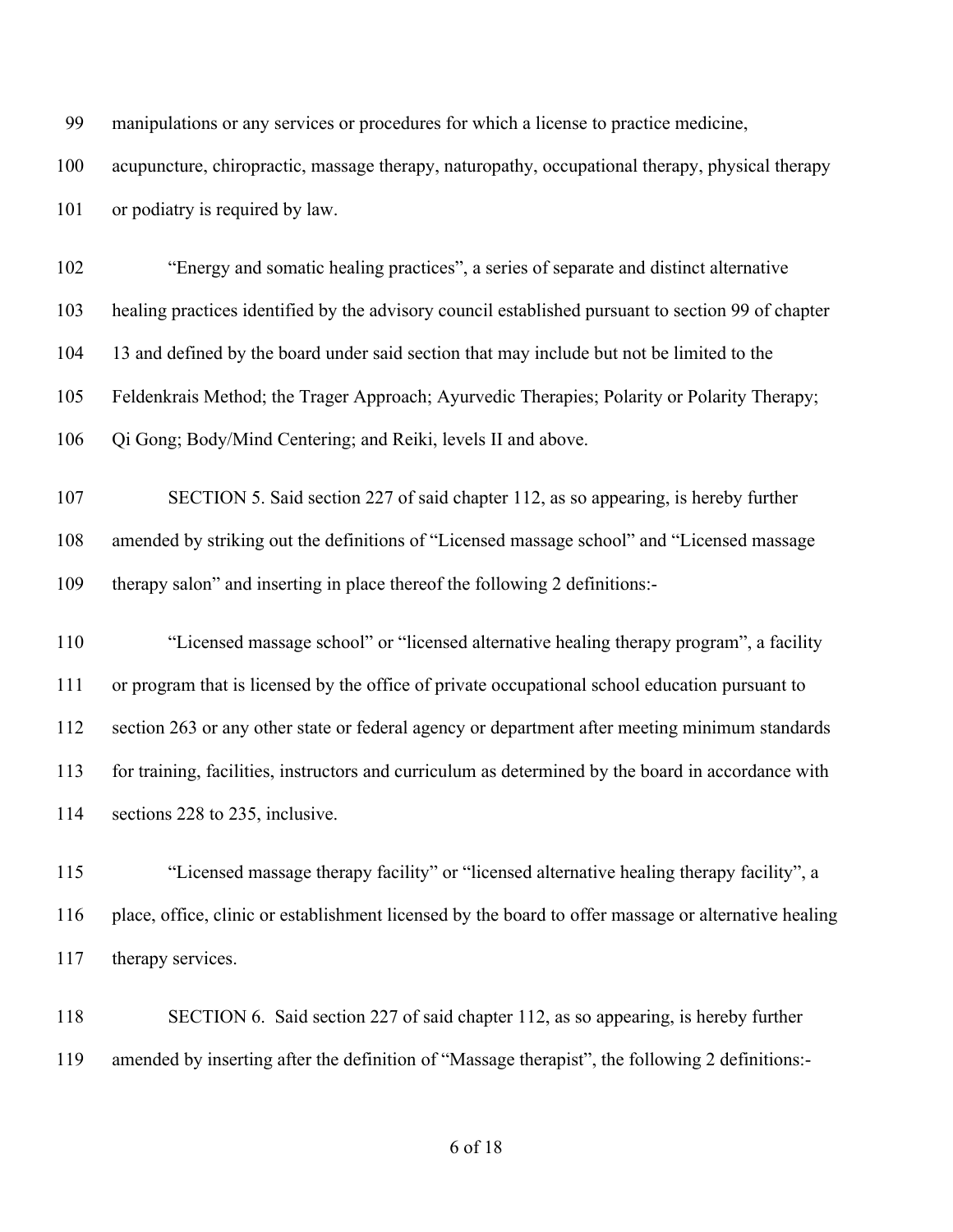"Reflexology", the use of alternating pressure applied to the reflexes within the reflex maps of the body located on the feet, hands, and outer ears; provided, that "reflexology" shall not include diagnoses, the prescribing of drugs or medicines, spinal or other joint manipulations or any services or procedures for which a license to practice medicine, acupuncture, chiropractic, naturopathy, occupational therapy, physical therapy, massage therapy or podiatry is required by law.

 "Structural integration" or "Rolfing", the restoration of postural balance and functional ease by systematically aligning and integrating the human body in gravity; provided, that structural integration may use manipulation of the connective tissue matrix, enhancement of awareness, and education techniques; provided further, that "structural integration" shall not include diagnoses, the prescribing of drugs or medicines, spinal or other joint manipulations or any services or procedures for which a license to practice medicine, acupuncture, chiropractic, naturopathy, occupational therapy, physical therapy, massage therapy or podiatry is required by law.

 SECTION 7. Said chapter 112, as so appearing, is hereby further amended by inserting after section 227 the following new section:-

 Section 227A. A city or town may adopt ordinances or by-laws relative to health and safety of the practice of alternative healing therapies not inconsistent with sections 227 to 235, inclusive; provided, however, that local ordinances pertaining to alternative healing therapies in effect prior to the effective date of this Act and that are consistent with and that may exceed the requirements of said sections 227 to 235, inclusive, may remain in effect.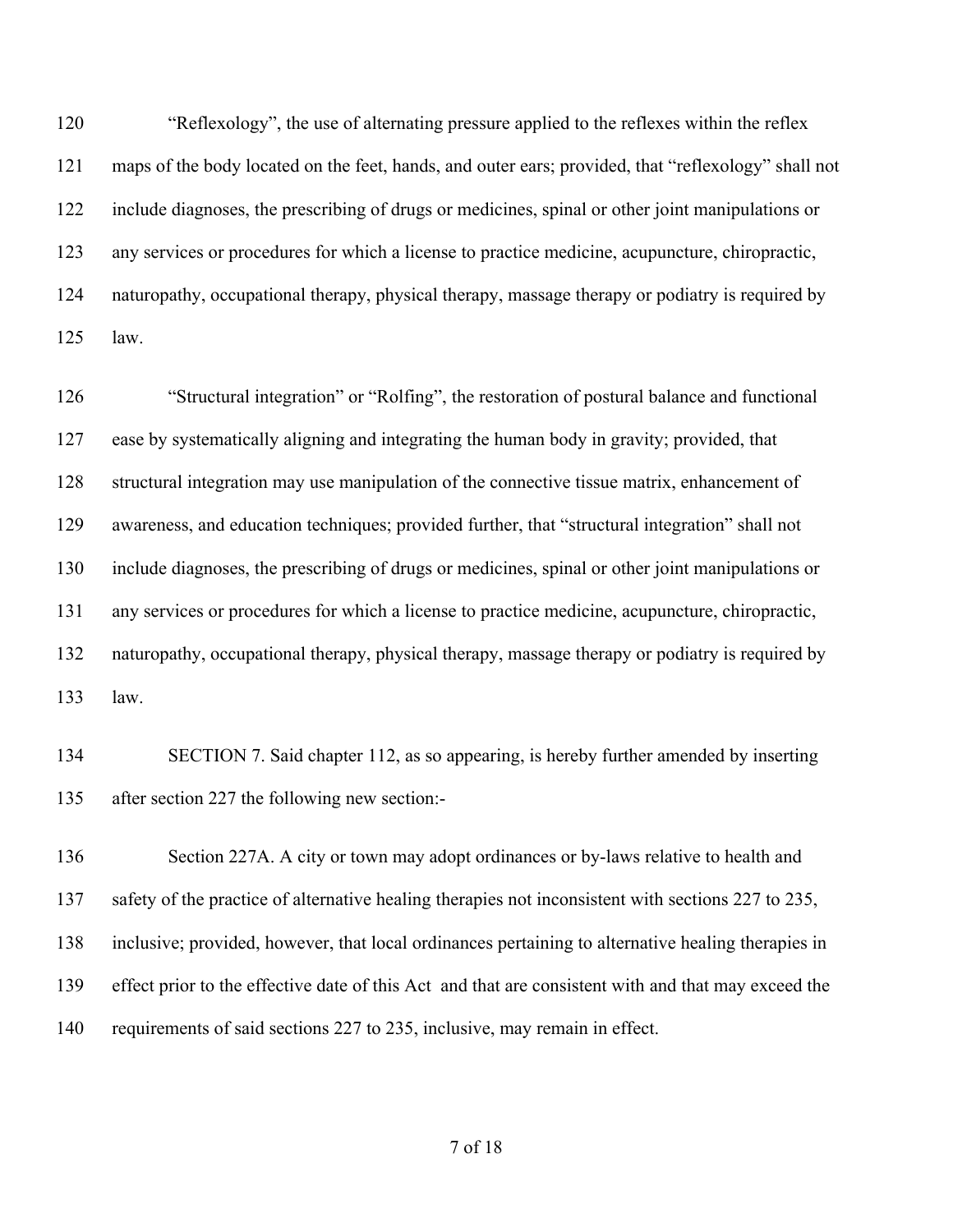SECTION 8. Said chapter 112 is hereby further amended by striking out section 228, as so appearing, and inserting in place thereof the following section:-

- 143 Section 228. (a) A person shall not hold the person's self out to others as a massage therapist or alternative healing therapist or practice massage, massage therapy, or any alternative healing therapy unless the person holds a valid license issued in accordance with this chapter. A person licensed to practice massage or massage therapy or an alternative healing therapy shall not perform: (i) diagnosis of illness or disease; (ii) high velocity, low-amplitude thrust applied to a joint; (iii) electrical stimulation; (iv) application of ultrasound; (v) exercise and prescription of medicines.
- (b) The following practitioners shall be exempt from the licensure requirements of this section:
- (i) a person who: (A) is otherwise licensed, certified or registered under the General Laws; (B) is performing services within the person's authorized scope of practice; and (C) does not hold the person's self out to be a massage therapist, or alternative healing therapist;
- (ii) a person who is duly licensed, registered or certified in another state, territory, the District of Columbia or a foreign country when temporarily called into the commonwealth to teach a course related to massage therapy or an alternative healing therapy or to consult with a person licensed as a massage therapist or alternative healing therapist or under this chapter;
- (iii) a student of massage therapy or an alternative healing therapy who is enrolled in a licensed massage school or alternative healing therapy program for massage or an alternative healing therapy and is performing work as a required component of his course of study at such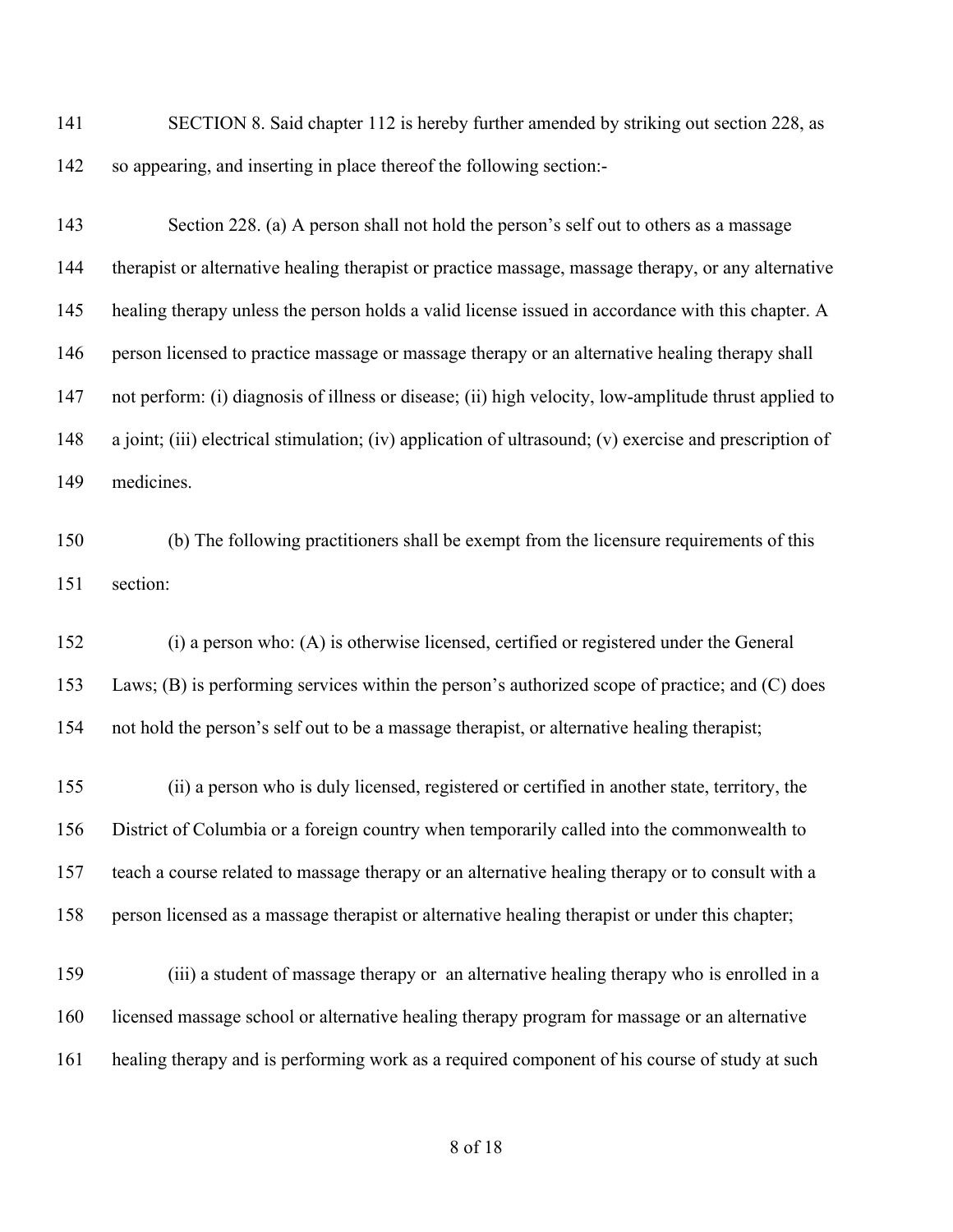school or program; provided, however, that the student shall not hold the student's self out as a licensed therapist under this chapter and shall not receive compensation for the work; (iv) a person giving massage or alternative healing therapy to a member of that person's immediate family for which the person received no compensation; (v) a person, duly licensed, registered or certified in another state, territory, the District of Columbia or a foreign country who is incidentally in the commonwealth to provide service as part of an emergency response team working in conjunction with disaster relief officials; and (vi) a person giving massage or alternative healing therapy in a sporting, health or other event, whether on a single day or on consecutive days, that is non-compensatory and under the supervision of a licensed therapist. SECTION 9. Said chapter 112 is hereby further amended by striking out section 229, as most recently amended by section 74 of chapter 6 of the acts of 2017, and inserting in place thereof the following section:- 175 Section 229. (a) A person who desires to engage in the practice of massage therapy shall apply on a form furnished by the board that shall be signed and sworn to by the applicant. Each application shall be accompanied by payment of the fee prescribed by the executive office for administration and finance pursuant to section 3B of chapter 7. Upon submission of a completed application to the board and the payment of the required fee, the board may issue a license to practice as a massage therapist to an applicant who: (i) has obtained a high school diploma or its equivalent; (ii) is 18 years of age or older; (iii) has submitted 2 professional letters of reference, with at least 1 being from an employer or professional in the massage therapy or medical field;

(iv) is of good moral character, as determined by the discretion of the board; (v) has successfully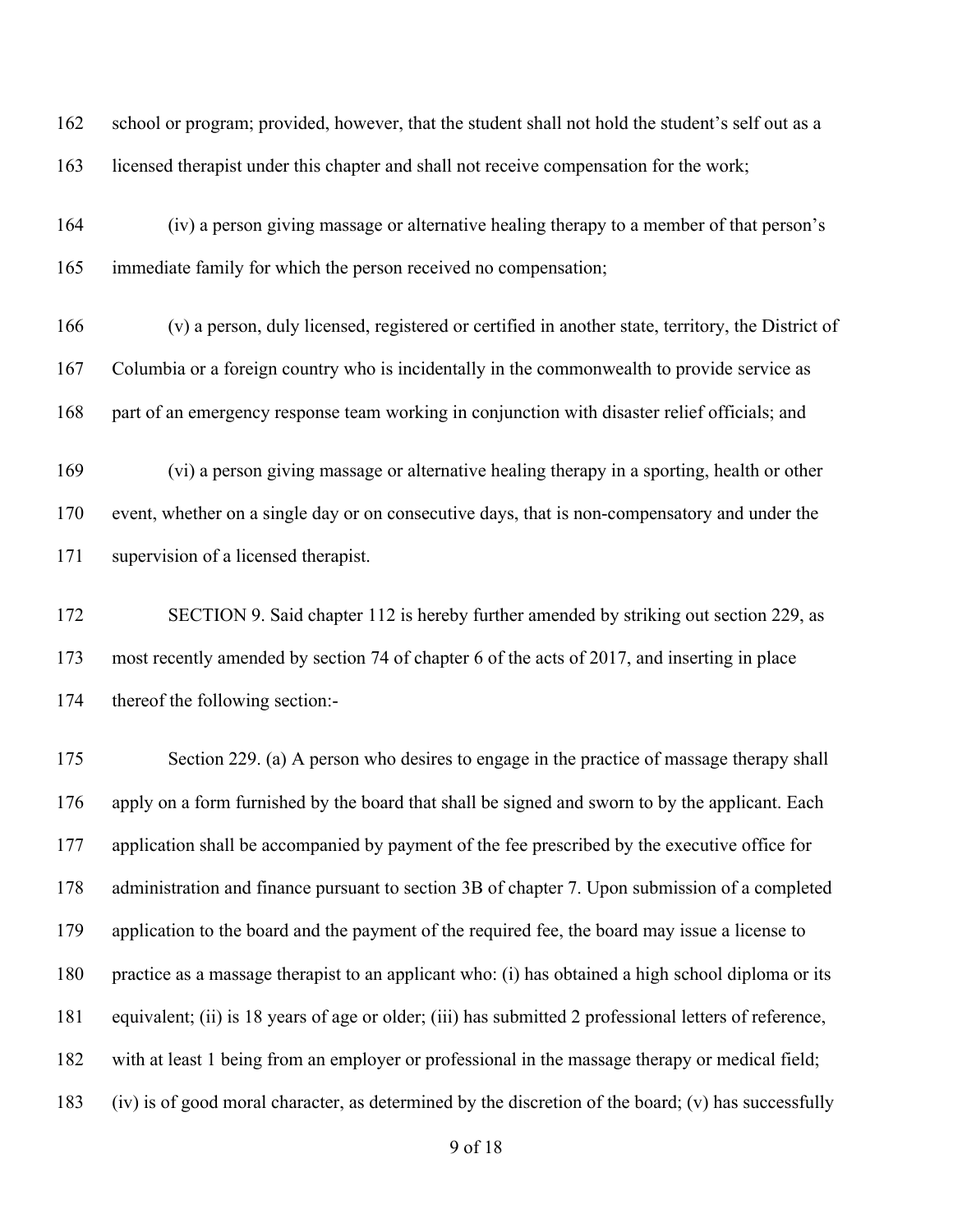completed a course of study consisting of not less than 500 classroom hours or an equivalent number of credit hours of supervised instruction at a licensed massage school; (vi) has not been convicted in any jurisdiction of sexually-related crime or a crime involving moral turpitude for the 10 years immediately before the date of application; (vii) provides proof of professional liability coverage; and (viii) demonstrates the professional competence that may be required by the board's regulations.

 (b) A person who desires to engage in the practice of one or more alternative healing therapies shall apply on a form furnished by the board that shall be signed and sworn to by the applicant. Each application shall be accompanied by payment of the fee prescribed by the executive office for administration and finance pursuant to section 3B of chapter 7. Upon submission of a completed application to the board and the payment of the required fee, the board may issue a license to practice as an alternative healing therapist to an applicant who: (i) has obtained a high school diploma or its equivalent; (ii) is 18 years of age or older; (iii) has submitted 2 professional letters of reference, with at least 1 being from an employer or professional in the alternative healing therapy or medical field; (iv) is of good moral character, as determined by the discretion of the board; (v) has successfully completed a course of study, supervised instruction, or certification process reflecting a national, state, or other recognized professional organization standard at a licensed alternative health therapy program that has been determined appropriate by the board; (vi) has not been convicted in any jurisdiction of sexually- related crime or a crime involving moral turpitude for the 10 years immediately before the date of application; (vii) provides proof of professional liability coverage; and (viii) demonstrates the professional competence that may be required by the board's regulations. The board shall require no more than one application for any applicant seeking to practice multiple disciplines under its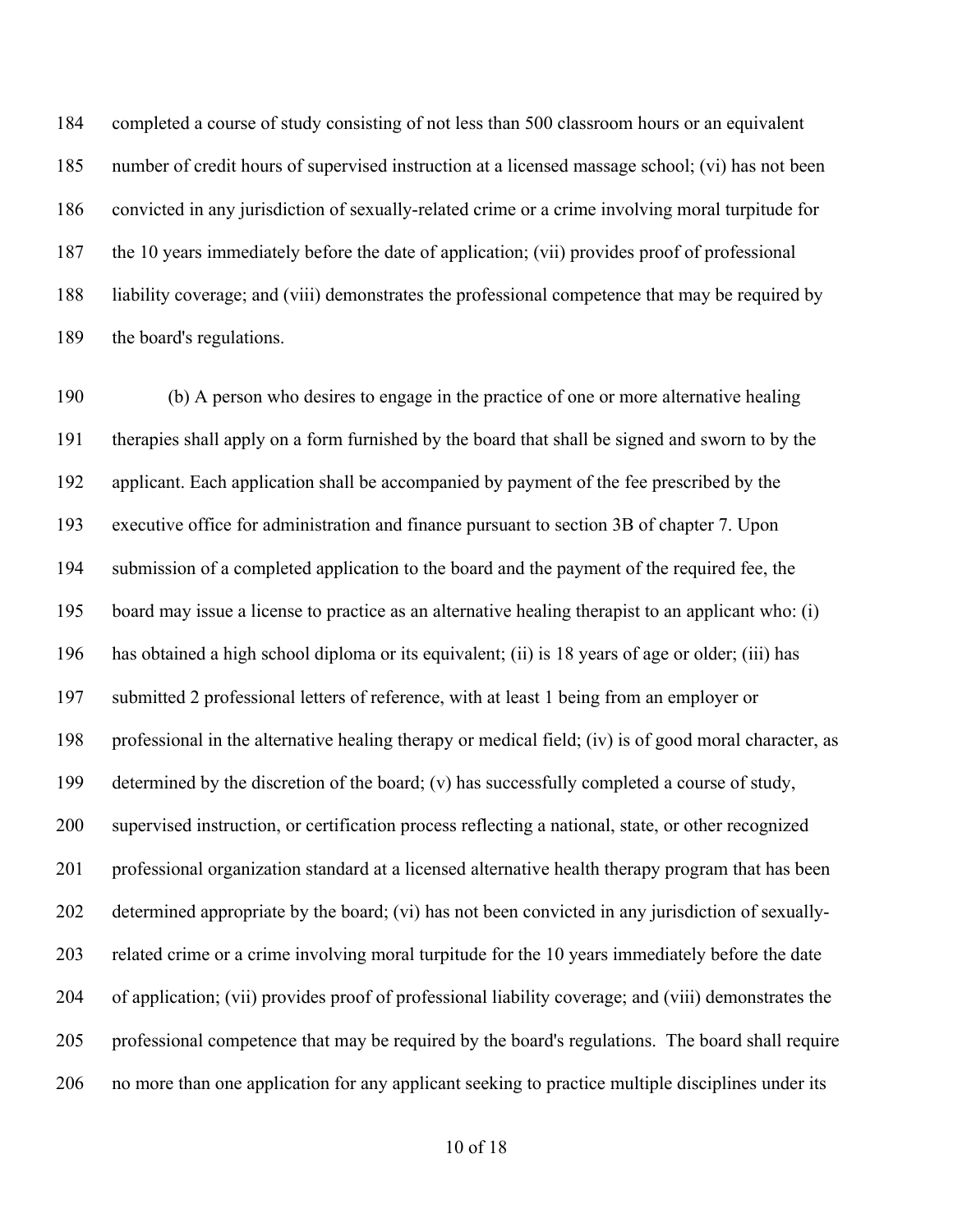207 jurisdiction; provided, that said applicant can demonstrate competency in each discipline as determined by the board; provided further, that the board shall collect one fee per application.

 (c) The commissioner of the division of professional licensure shall determine the renewal cycle and renewal period for massage therapy and alternative health therapy licenses. Each person licensed in accordance with these sections shall apply to the board for renewal of the person's license not later than the expiration date, as determined by the director, unless the license was revoked, suspended or canceled earlier by the board as a result of a disciplinary proceeding instituted pursuant to this chapter. Applications for renewal shall be made on forms approved by the board and accompanied by payment of a renewal fee, as prescribed by the executive office for administration and finance pursuant to section 3B of chapter 7; provided, however, that the fee shall not be less than \$100.

 (d) As a condition of license renewal, a licensed massage therapist or licensed alternative health therapist shall furnish the board with satisfactory proof that the licensee: (i) has not been convicted in any jurisdiction of a sexually-related crime or a crime involving moral turpitude since the original application for licensure; (ii) has professional liability coverage; and (iii) has completed the continuing education requirements that reflect acceptable national, state, or other recognized professional organization or certification standards of each pertinent discipline and have been reviewed and approved by the board.

 Upon satisfactory compliance with the licensing requirements for massage therapists or alternative healing therapists and successful completion of the continuing education requirements, the board shall issue a renewal license showing that the holder is entitled to be licensed for the renewal period. The board may provide for the late renewal of a license that has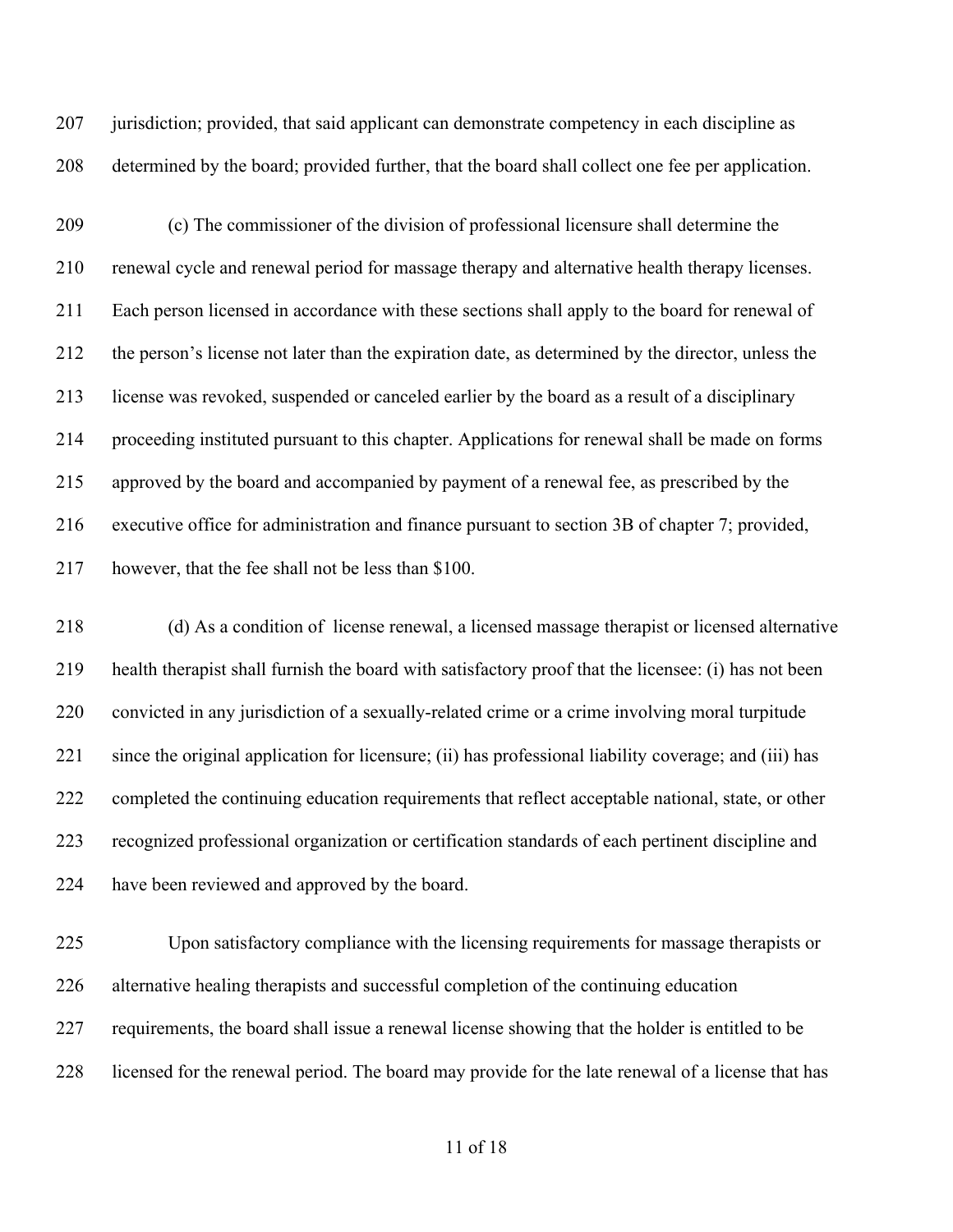| 229 | lapsed and may require payment of a late fee. All licensing and application fees and                |
|-----|-----------------------------------------------------------------------------------------------------|
| 230 | administrative fines collected pursuant to sections 227 to 235, inclusive, shall be deposited into  |
| 231 | the Division of Professional Licensure Trust Fund established in section 35V of chapter 10.         |
| 232 | SECTION 10. Section 230 of said chapter 112, as appearing in the 2020 Official Edition,             |
| 233 | is hereby amended by inserting after the word "therapists", in line 2, the following words:-, or    |
| 234 | alternative healing therapists.                                                                     |
| 235 | SECTION 11. Said chapter 112 is hereby further amended by striking out section 231, as              |
| 236 | so appearing, and inserting in place thereof the following section:-                                |
| 237 | Section 231. The board may grant a license to an applicant for an alternative healing               |
| 238 | therapist license who: (i) (A) provides documentation, acceptable to the board, that demonstrates   |
| 239 | that the applicant has provided an appropriate number of hours of an alternative healing therapy,   |
| 240 | as determined by the board, to members of the public for compensation; (B) has been authorized      |
| 241 | to practice an alternative healing therapy by the municipal board of health within the              |
| 242 | commonwealth; provided, however, that the authorization shall be valid not more than 2 years        |
| 243 | after the date of application; or (C) provides proof of the successful passage or compliance with a |
| 244 | training or certification process reflecting a national, state, or other recognized professional    |
| 245 | organization standard acceptable to the board; (ii) submits a completed application and pays the    |
| 246 | necessary fee prescribed by the executive office for administration and finance pursuant to         |
| 247 | section 3B of chapter 7; (iii) is of good moral character, as determined by the discretion of the   |
| 248 | board; and (iv) provides proof of professional liability coverage.                                  |
| 249 | SECTION 12. Said chapter 112 is hereby further amended by striking out section 232, as              |
| 250 | so appearing, and inserting in place thereof the following section:-                                |
|     |                                                                                                     |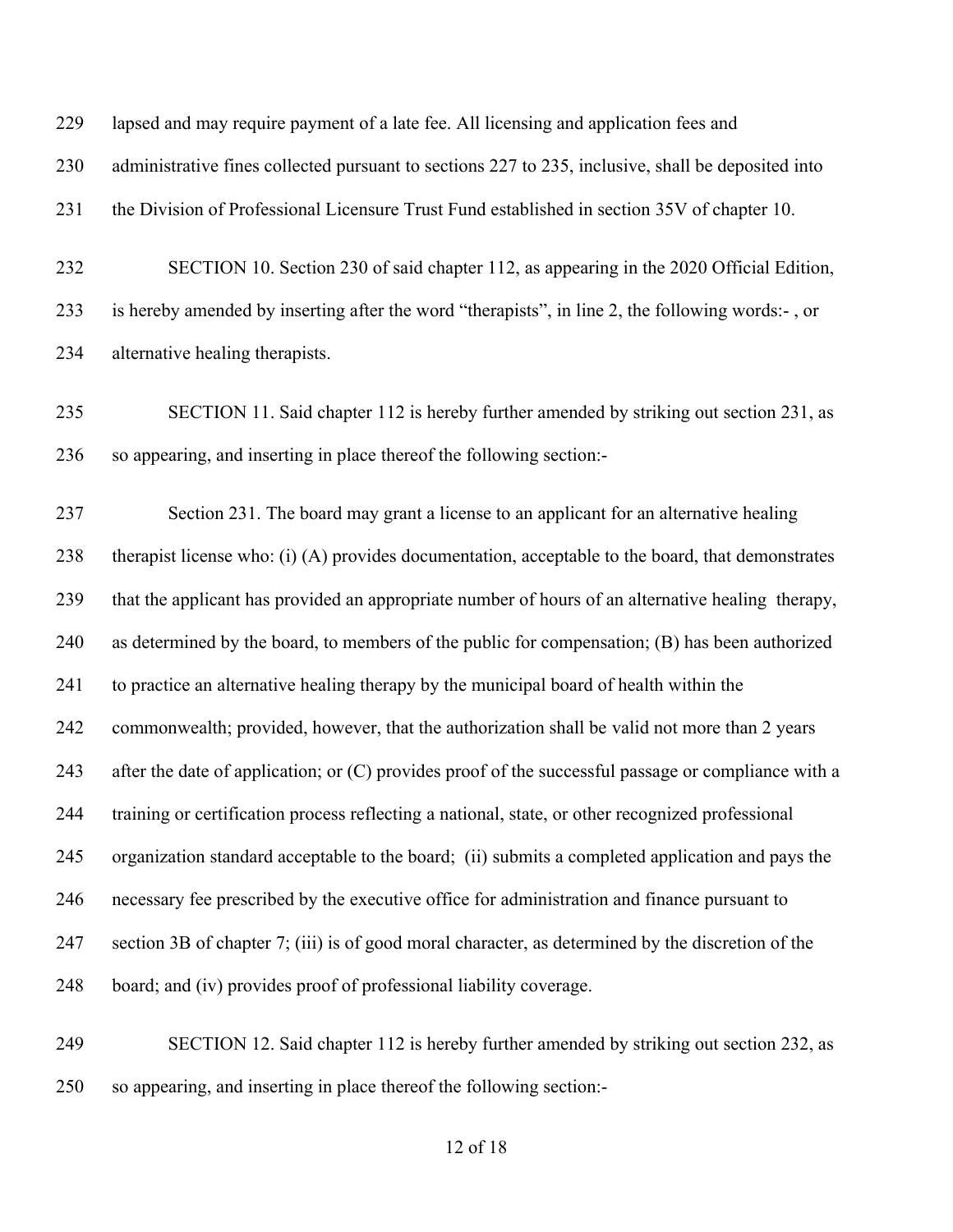Section 232. (a) The board shall conduct inspections and investigate all complaints filed that relate to the proper practice of massage therapy or alternative healing therapy, the operation of a massage therapy or alternative healing therapy facility and any violation of sections 227 to 235, inclusive, or a rule or regulation of the board. Such a complaint may be brought by any person or the board may, on its own, initiate a complaint.

 (b) The board shall be under the supervision of the division of professional licensure and shall have all the authority conferred under sections 61 to 65E, inclusive. For the purposes of this section and sections 61 to 65E, inclusive, conduct that places into question the holder's competence to practice massage therapy or an alternative healing therapy or operate a massage or alternative healing therapy facility shall include, but not be limited to: (i) committing fraud or misrepresentation in obtaining a license; (ii) criminal conduct that the board determines to be of 262 such a nature as to render the person unfit to practice as a licensed massage therapist or alternative healing therapist or to operate a licensed massage therapy or alternative healing therapy facility, as evidenced by criminal proceedings that resulted in a conviction, guilty plea or plea of nolo contendere or an admission of sufficient facts; (iii) violating any rule or regulation of the board; (iv) failing to cooperate with the board or its agents in the conduct of an inspection or investigation; (v) failing to fulfill any continuing education requirements set out by the board; (vi) violating an ethical standard that the board determines to be of such a nature as to render the person unfit to practice as a massage therapist or alternative healing therapist or to operate a licensed massage therapy or alternative healing therapy facility, including, but not limited to: (A) inappropriate conduct or touching in the practice of massage therapy or alternative healing therapy; (B) offering medical opinion or diagnosis; or (C) negligence in the course of professional practice.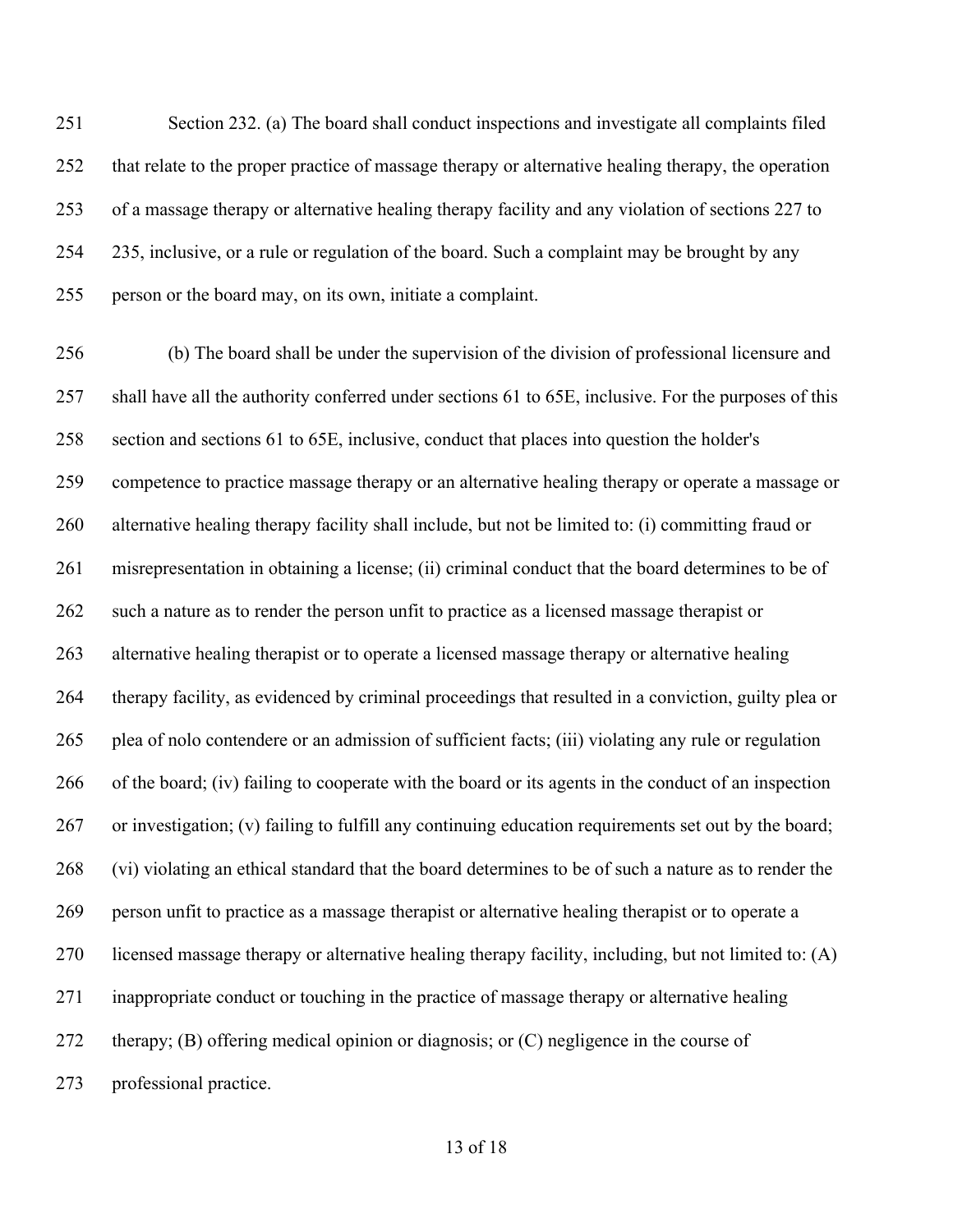The board may issue an order to a licensee directing the licensee to cease and desist from unethical or unprofessional conduct if the board finds, after the opportunity for a hearing, that the licensee has engaged in such conduct.

 (c) A massage therapist or alternative healing therapist whose license to practice is suspended for more than 1 year for professional misconduct with regard to insurance claims shall not own, operate, practice in or be employed by another massage therapist, alternative healing therapist or a physical therapist or chiropractor, in any capacity, until the license is reinstated by the board. A massage therapist or alternative healing therapist whose license is suspended for a second offense with regard to insurance claims shall have the license permanently revoked and may not own, operate, practice in or be employed by a business that provides massage therapy, alternative healing therapy, physical therapy or chiropractic care.

 (d) Nothing in this section shall limit the board's authority to impose sanctions by consent agreements that are considered reasonable and appropriate by the board. A person aggrieved by a disciplinary action taken by the board pursuant to this section or section 235 may, pursuant to section 64, file a petition for judicial review.

 SECTION 13. Said chapter 112 is hereby further amended by striking out section 233, as most recently amended by section 75 of chapter 6 of the acts of 2017, and inserting in place thereof the following section:-

 Section 233. The board shall establish standards to be met by the massage therapy schools as well as alternative healing therapy programs. The board shall approve massage therapy school and alternative healing therapy program curriculum, training, facilities and instructors. A school or program shall not teach massage therapy or alternative healing therapies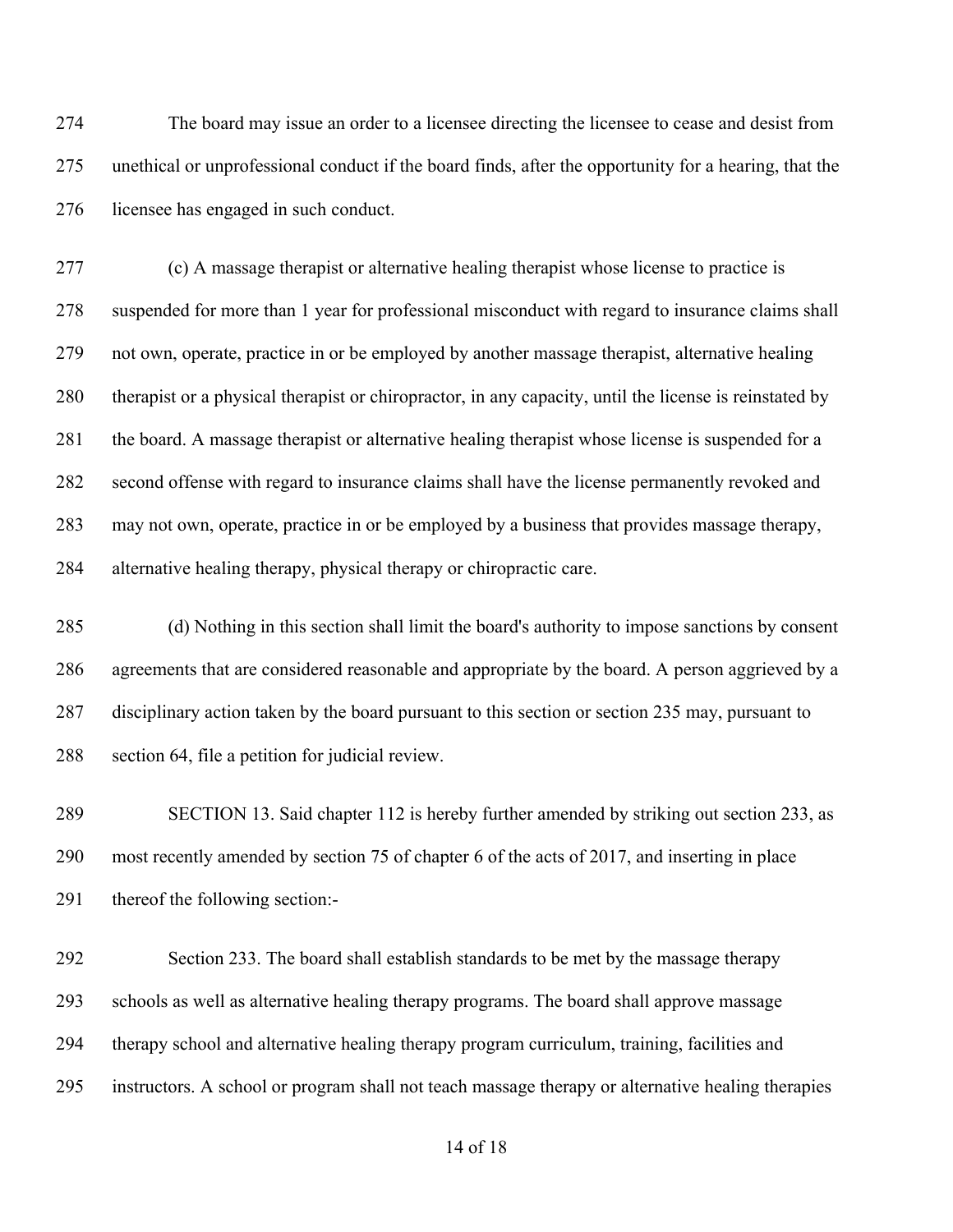without prior approval by the board unless licensed by the division of professional licensure pursuant section 263 or other state or federal agency or department.

 SECTION 14. Section 234 of said chapter 112, as appearing in the 2020 Official Edition, is hereby amended by inserting after the words "massage therapy", in line 2, the following words:- and alternative healing therapies.

 SECTION 15. Section 235 of said chapter 112, as so appearing, is hereby amended by inserting after the word "means", in line 25, the following words:- or through online advertising means or forums.

 SECTION 16. Said section 235 of said chapter 112, as so appearing, is hereby further amended by striking out subsection (b) and inserting in place thereof the following 2 subsections:-

 (b) Only a person duly licensed under this chapter shall be designated as an "alternative healing therapist" and entitled to use the terms "alternative healing therapist", "alternative healing therapy", or any term reflecting one of the separate and distinct complementary health practices defined as alternative healing therapy under section 227" when advertising or printing promotional material. A person who uses such a term in the person's professional title without being authorized to do so shall be subject to discipline by the board. A person who: (i) knowingly aids and abets another to use such a term when the person is not authorized to do so; or (ii) knowingly employs a person not authorized to use such a term in the course of the employment, shall be subject to a disciplinary proceeding before the board. Nothing in this section shall prohibit a licensed alternative healing therapist from using terms reflecting a specific discipline for which they are authorized by the board to practice when advertising or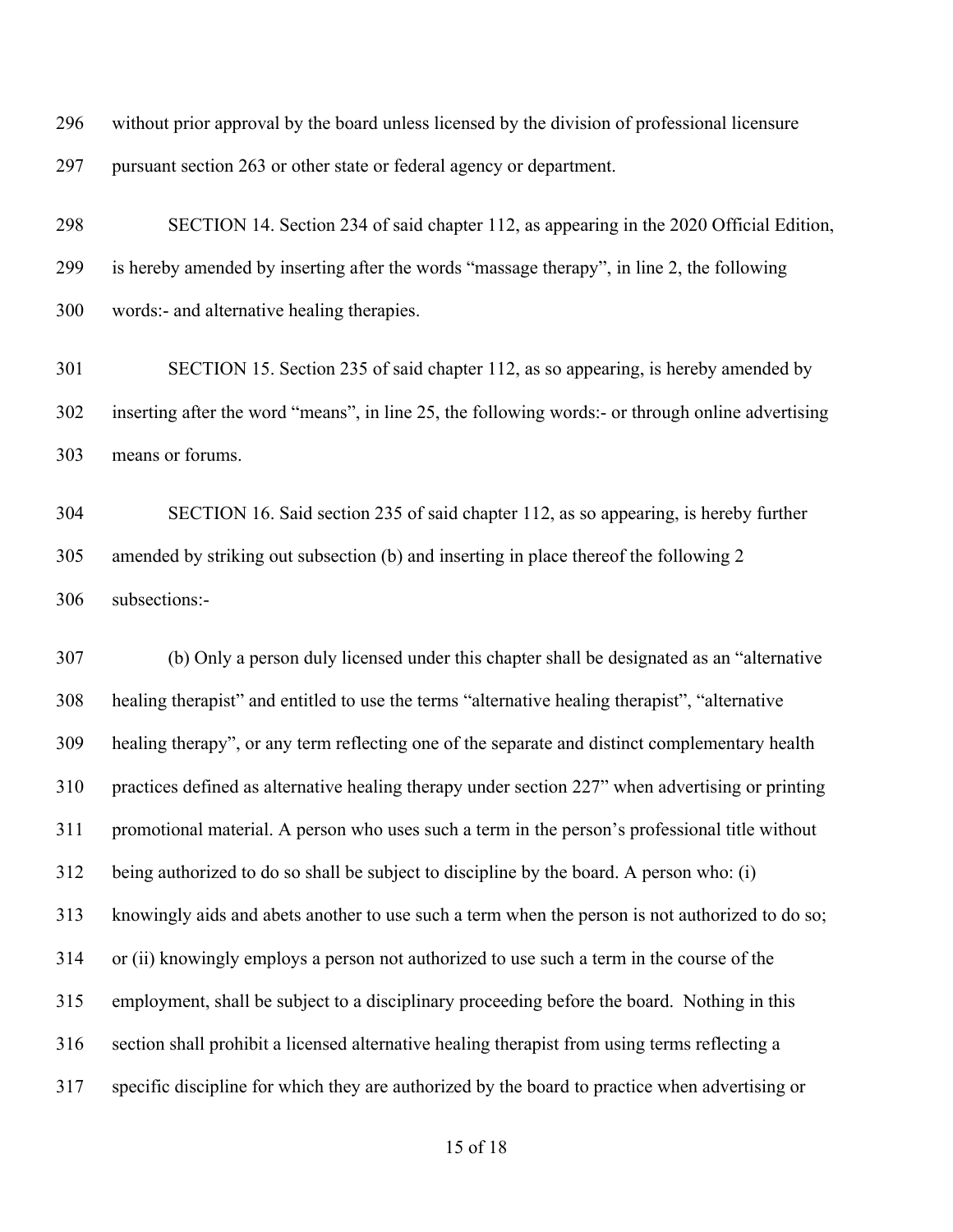printing promotional material; provided further, that such terms shall include, but not be limited to, Feldenkrais, reflexology, Asian Bodywork Therapy, Acupressure, Amma, Tuina, and Shiatsu, Trager, Ayurvedic therapy, Rolf structural integration, polarity, acupressure, and reiki.

 It shall be a violation of this chapter for a person to advertise: (i) as an alternative healing therapy facility, as defined by section 227, unless the person has an employee who holds a valid license under this chapter; (ii) by combining advertising for a licensed alternative healing therapy service with escort or dating services; (iii) as performing alternative healing therapy in a form in which the person has not received training or of a type that is not licensed or otherwise recognized by law or administrative rule;.

 As used in this section, the term "advertise" shall include, but not be limited to: (i) the issuance of a card, sign or device to another; (ii) the causing, permitting or allowing of a sign or marking on or in a building, vehicle or structure; (iii) advertising in a newspaper or magazine, on television or through electronic means or online advertising means or forums; (iv) a listing or advertising in a directory under a classification or heading that includes the word "alternative healing therapy", "bodyworker", "bodywork therapy", or "alternative healing therapist"; or (v) a commercial broadcast by airwave transmission.

 (c) A person who: (i) is otherwise licensed, certified or registered under the law; (ii) is performing services within the person's authorized scope of practice; and (iii) does not hold the person's self out to be a massage therapist or alternative healing therapist, shall be exempt from this section.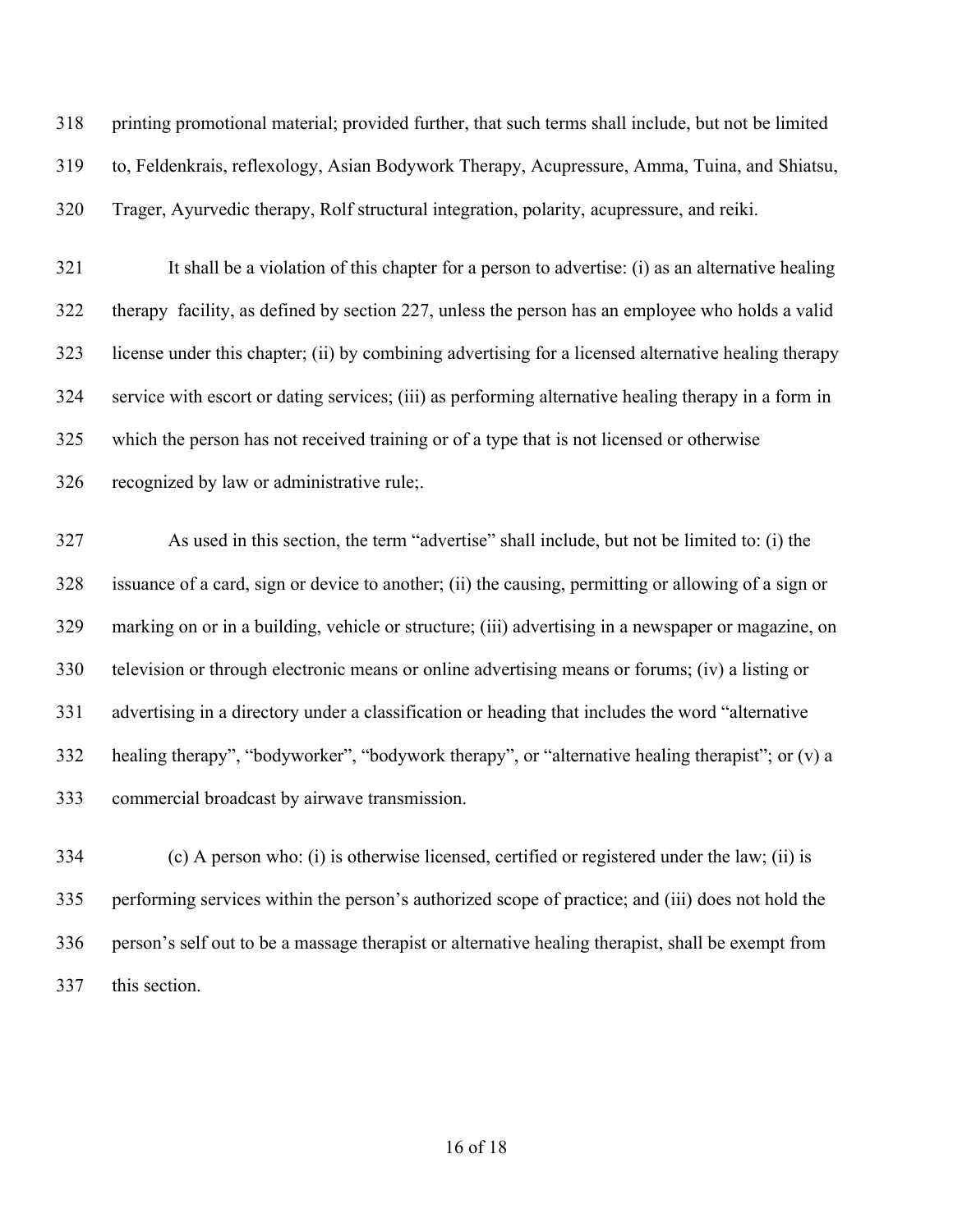SECTION 17. Section 51 of chapter 140 of the General Laws, as so appearing, is hereby amended by inserting after the word "therapy", in lines 1 and 8, each time it appears, the 340 following words:- or any alternative health therapy.

 SECTION 18. Subsection (a) of said section 51 of said chapter 140 is hereby amended by striking out the last sentence and inserting in place thereof the following:-

 Any premises used to offer massage therapy or any alternative health therapy under said section 227 to 236, inclusive, of said chapter 112 shall be subject to inspection by local boards of health, and their respective agents, in addition to the department of professional licensure and board of registration of massage therapy and alternative healing therapies. Nothing in section shall require a license from a municipal authority in addition to the license required pursuant to said section 227 to 236, inclusive, of chapter 112.

 SECTION 19. Subsection (b) of said section 51 of said chapter 140 is hereby amended by striking out the last sentence and inserting in place thereof the following sentence:-

 A massage therapist or alternative healing therapist, whose license to practice massage therapy or alternative healing therapy is revoked or suspended for more than 1 year with regard to insurance claims, shall not own, operate, practice in or be employed by a massage therapy or alternative healing therapy office, clinic or other place designated for the practice of massage therapy, alternative healing therapy, physical therapy or chiropractic.

 SECTION 20. Said chapter 140 is hereby further amended by striking out section 52, as so appearing, and inserting in place thereof the following section:-